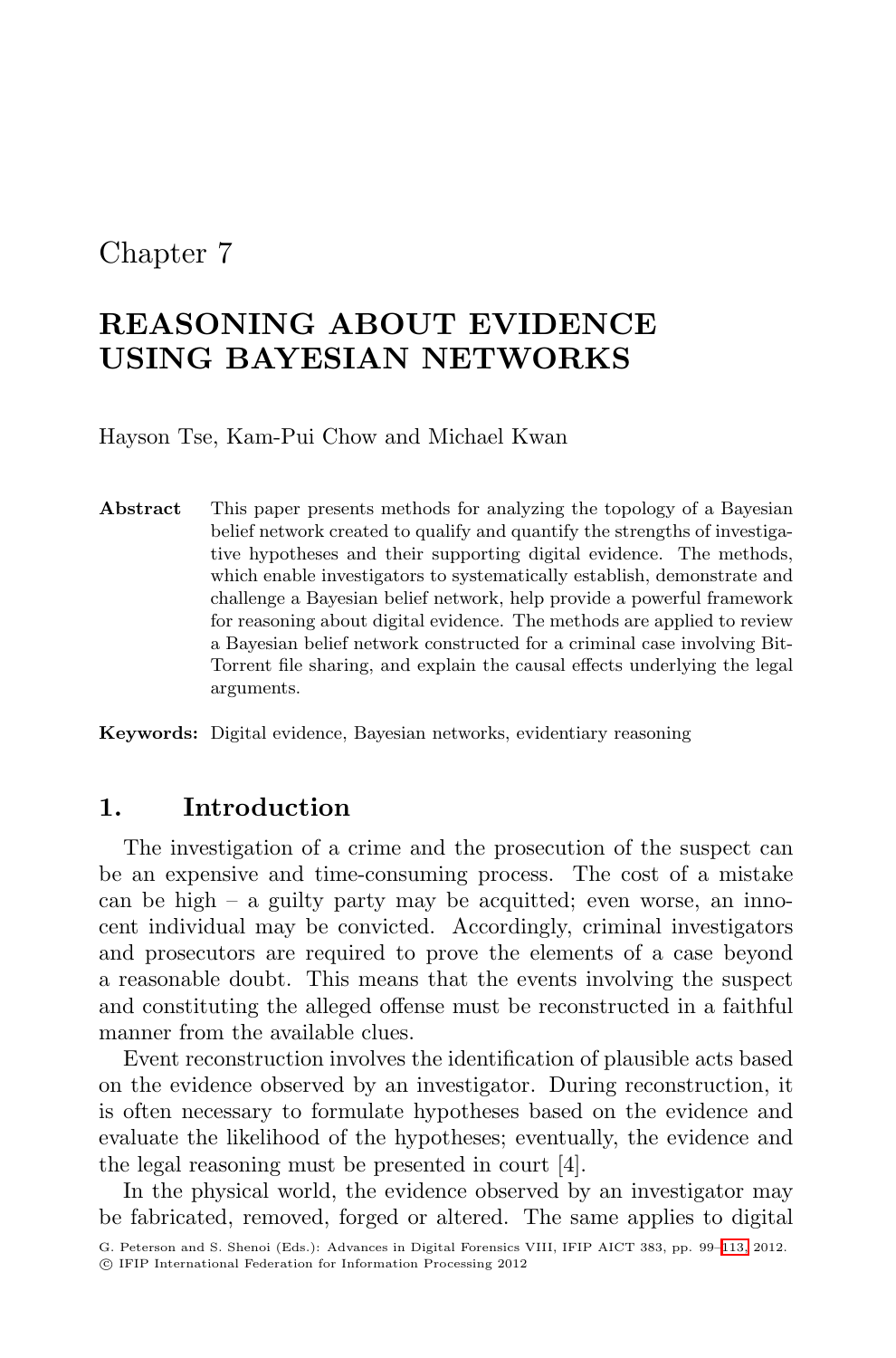forensic evidence. Cohen [1] has advocated the development of methods that allow the reliability of evidence to be established, demonstrated and challenged. Such methods should identify the digital processes that created the evidence, assess the weights or degrees of the beliefs of the investigator, and provide reasons in support of the beliefs.

Bayesian belief networks have been applied to digital forensic investigations. de Vel, et al. [2] have proposed a combination Bayesian belief network model and hidden Markov model to encode digital forensic evidence during a given time interval and estimate the degree of criminal activity over time. Lee, et al. [8] have developed a methodology for transforming the findings in digital forensic reports to graphical representations using a Bayesian belief network. Kwan, et al. [6] have used Bayesian belief networks to quantify the strengths of hypotheses formulated during an investigation and their supporting evidence. They demonstrated the utility of a Bayesian belief network model using evidence in a Hong Kong criminal case involving illegal file sharing via BitTorrent.

Any method that is used to support a legal hypothesis would be subject to close scrutiny. In Hong Kong, as in other common law jurisdictions, if a court is to accept the evidence of a specific scientific theory (whether novel or not), then the theory must have a sound scientific basis and must be comprehensible to the court. Also, the methods used to carry out the scientific tests should be safe and reliable, and should follow established protocols (i.e., protocols that have been published, disseminated and acknowledged to be reproducible) [3].

When constructing a Bayesian belief network, the causal structure and conditional probability values come from domain knowledge or empirical data. Therefore, it is necessary to assess the accuracy of the derived model with regard to the structure and the probability values. This begs the question: what makes a model accurate? Issues related to the interactions between the events corresponding to variables are important. The interactions are reflected by the causal structure or topology of a Bayesian belief network.

This paper describes two methods for analyzing the topology of a Bayesian belief network created to qualify and quantify the strengths of investigative hypotheses and their supporting digital evidence. The methods are applied to review a Bayesian belief network constructed for a criminal case involving BitTorrent file sharing, and to clarify the causal effects underlying the legal arguments.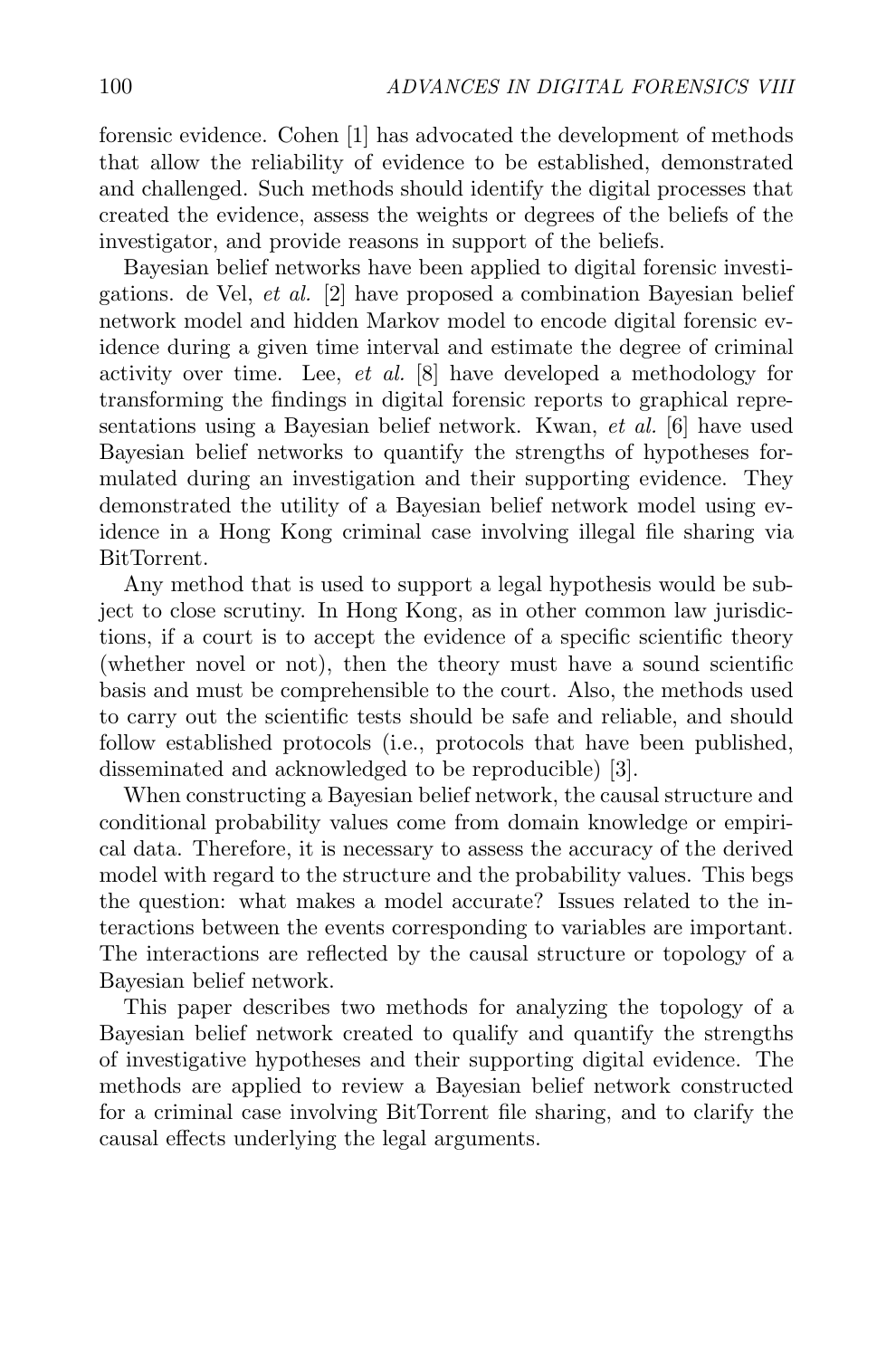#### **2. BitTorrent Overview**

Kwan, et al. [6] created a Bayesian belief network for the evidence in a Hong Kong criminal case involving illegal file sharing via BitTorrent. Kwan and colleagues specified the probability distributions of the hypotheses and evidence in the Bayesian belief network, and used the network to quantify the strengths of the investigative hypotheses. Before we describe the method for analyzing the topology of a Bayesian belief network and its application to the BitTorrent case, we briefly review the operation of BitTorrent.

BitTorrent is a peer-to-peerapplication that uses metadata files known as "torrents." The metadata is used by a BitTorrent client to connect to remote computers and download files.

In a typical BitTorrent scenario, an "initial seeder" first creates a torrent using a BitTorrent client or a torrent-making application. The torrent is then posted on a website or forum. Next, the initial seeder distributes small chunks of the file that is to be shared to different machines that are connected via a BitTorrent client.

The connected machines are collectively referred to as a "swarm." After the initial seeder has shared all the data chunks with the swarm, the machines in the swarm can proceed to share the chunks with each other and with other newly connected machines.

A torrent primarily contains three pieces of information: (i) name of the file to be shared; (ii) size of each chunk composing the file and the number of chunks; and (iii) uniform resource locator (URL) of a "tracker." A tracker is a dedicated server that links all the peers in relation to a torrent. Remote individuals download the torrent from a website. When the torrent is opened within a BitTorrent client, the client is referred to the initial seeder using the tracker URL.

Locating a torrent alone on a computer is not evidence of file uploading, downloading or sharing by the computer. This is because there are different ways in which a torrent may be stored on a computer. A user may create a torrent and save it anywhere on a network. Alternatively, a user may open a torrent from a website, which causes the torrent file to be saved in the Temporary Internet Files folder (if Internet Explorer is used as the web browser). A user may also copy a torrent from a website, email, Internet Relay Chat or external storage device to any location on the network.

Since the presence of a torrent alone is not evidence of file uploading, downloading or sharing, investigators need to gather additional evidence to show that the torrent was opened within a client. One piece of ev-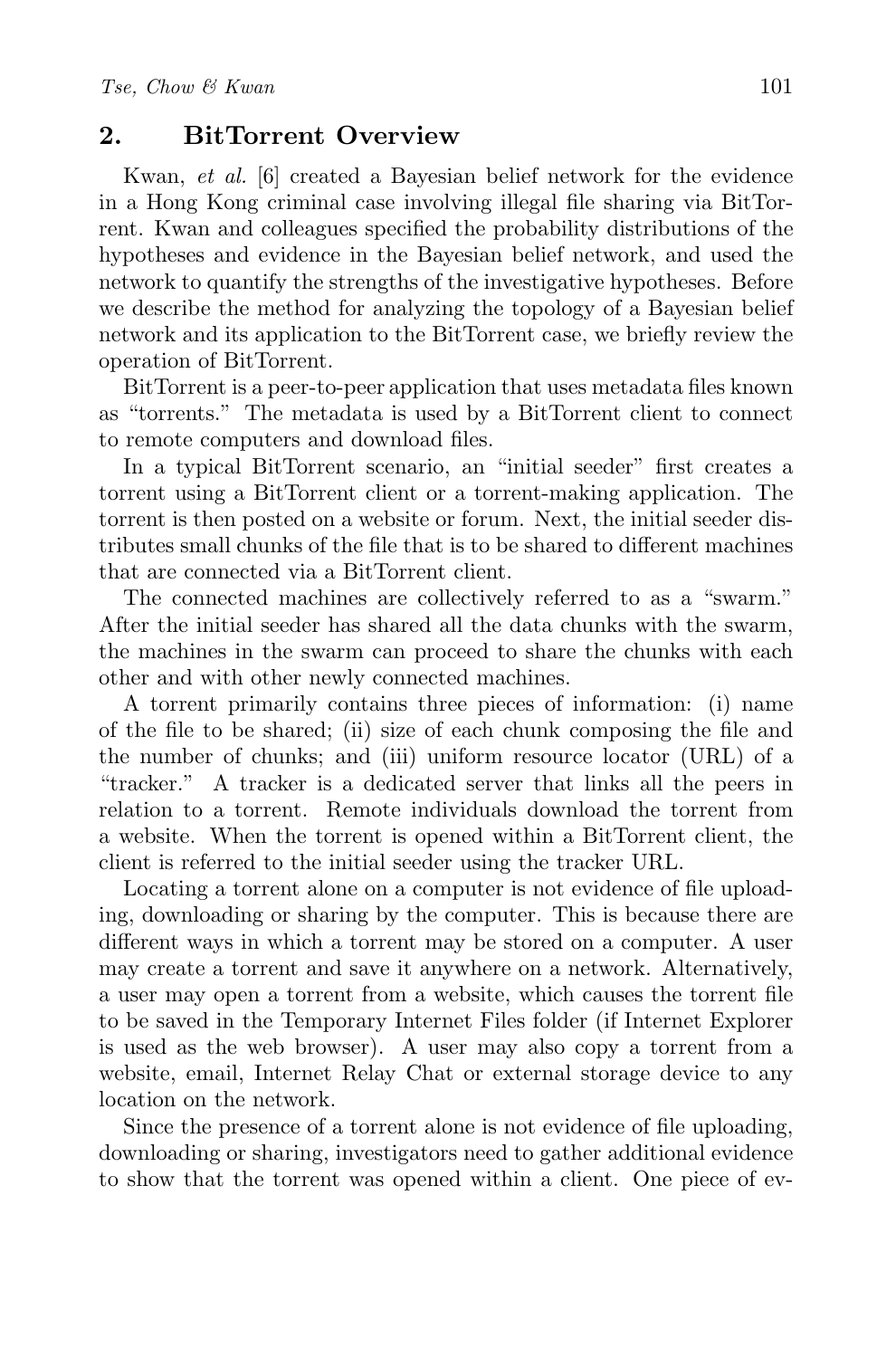

Figure 1. Bayesian network for the BitTorrent case.

idence is a backup torrent, which is often created when a BitTorrent client opens a torrent.

A BitTorrent client also generates a cache file that contains data about the status of a download. These cache files are used as a recovery system so that a torrent can resume from the same point if the downloading process is interrupted. Therefore, cache files provide evidence of the downloading or seeding of specific files.

#### **3. BitTorrent Case**

In the BitTorrent case study conducted by Kwan, et al. [6], no torrent file, whether the original or the backup, was ever found on the suspect's computer. Also, a cookie pertaining to the newsgroup forum was not found on the suspect's computer. According to the Bayesian belief network model created in the study and on the basis of other observed evidence, there is still a 92.27% chance that the suspect's computer was used as the initial seeder to distribute an infringing movie on a BitTorrent network.

The Bayesian belief network for the BitTorrent case is shown in Figure 1. Tables 1 and 2 list the hypotheses and the evidence involved in the case, respectively.

## **4. Bayesian Belief Networks**

This section examines the semantics of a Bayesian belief network and reviews the topology of the model constructed for the BitTorrent case.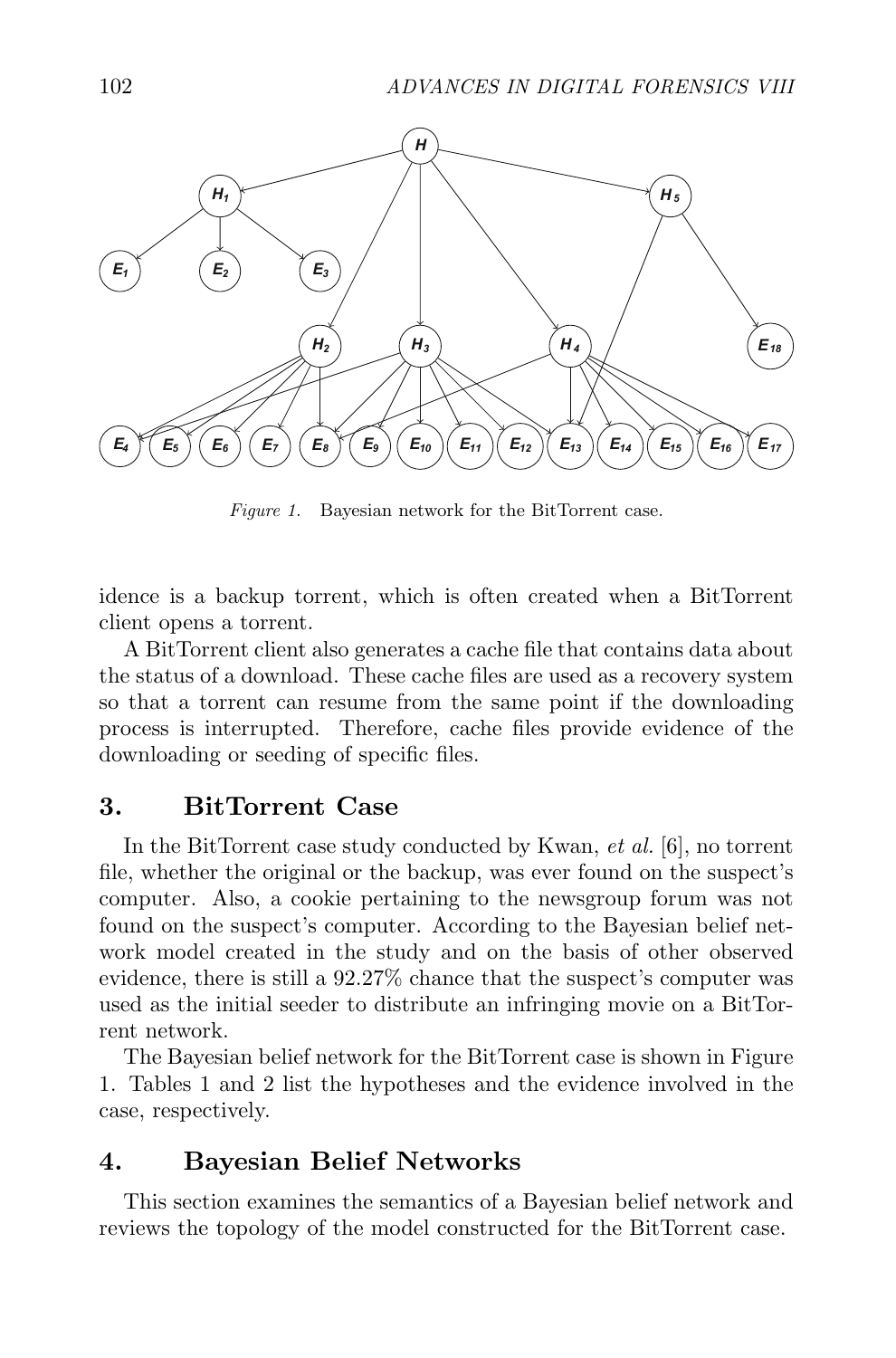| <b>Hypothesis</b> | Description                                                    |
|-------------------|----------------------------------------------------------------|
| Н                 | The seized computer was used by the seeder to share the        |
|                   | pirated file on a BitTorrent network                           |
| $H_1$             | The pirated file (destination file) was copied from the seized |
|                   | optical disk (source file) to the seized computer              |
| $H_2$             | A torrent was created from the pirated file                    |
| $H_3$             | The torrent was sent to a newsgroup for publishing             |
| $H_4$             | The torrent was activated, which caused the seized computer    |
|                   | to connect to the tracker server                               |
| $H_5$             | The connection between the seized computer and the tracker     |
|                   | was maintained                                                 |

Table 1. Hypotheses in the BitTorrent case.

| <i>Table 2.</i> Evidence in the BitTorrent case. |  |
|--------------------------------------------------|--|
|--------------------------------------------------|--|

| Evidence       | Description                                                            |
|----------------|------------------------------------------------------------------------|
| $E_1$          | Modification time of the destination file was identical to that of the |
|                | source file                                                            |
| E <sub>2</sub> | Creation time of the destination file was after its own modification   |
|                | time                                                                   |
| $E_3$          | Hash value of the destination file matched that of the source file     |
| $E_4$          | BitTorrent client software was installed on the seized computer        |
| $E_5$          | File link for the pirated file (shared file) was created               |
| $E_6$          | Pirated file existed on the hard disk of the seized computer           |
| $E_7$          | Torrent creation record was found                                      |
| $E_8$          | Torrent existed on the hard disk of the seized computer                |
| $E_9$          | Peer connection information was found on the seized computer           |
| $E_{10}$       | Tracker server login record was found                                  |
| $E_{11}$       | Torrent activation time was corroborated by its MAC time and           |
|                | link file                                                              |
| $E_{12}$       | Internet history record of the torrent publishing website was found    |
| $E_{13}$       | Internet connection was available                                      |
| $E_{14}$       | Cookie of the website of the newsgroup was found                       |
| $E_{15}$       | URL of the website was stored in the web browser                       |
| $E_{16}$       | Web browser software was available                                     |
| $E_{17}$       | Internet cache record regarding the publishing of the torrent          |
|                | was found                                                              |
| $E_{18}$       | Internet history record regarding the tracker server connection        |
|                | was found                                                              |

A Bayesian belief network is a graphical structure for representing and reasoning about an uncertain domain. The key feature is that a Bayesian belief network provides a method for decomposing a probability distribution into a set of local distributions. In order to construct a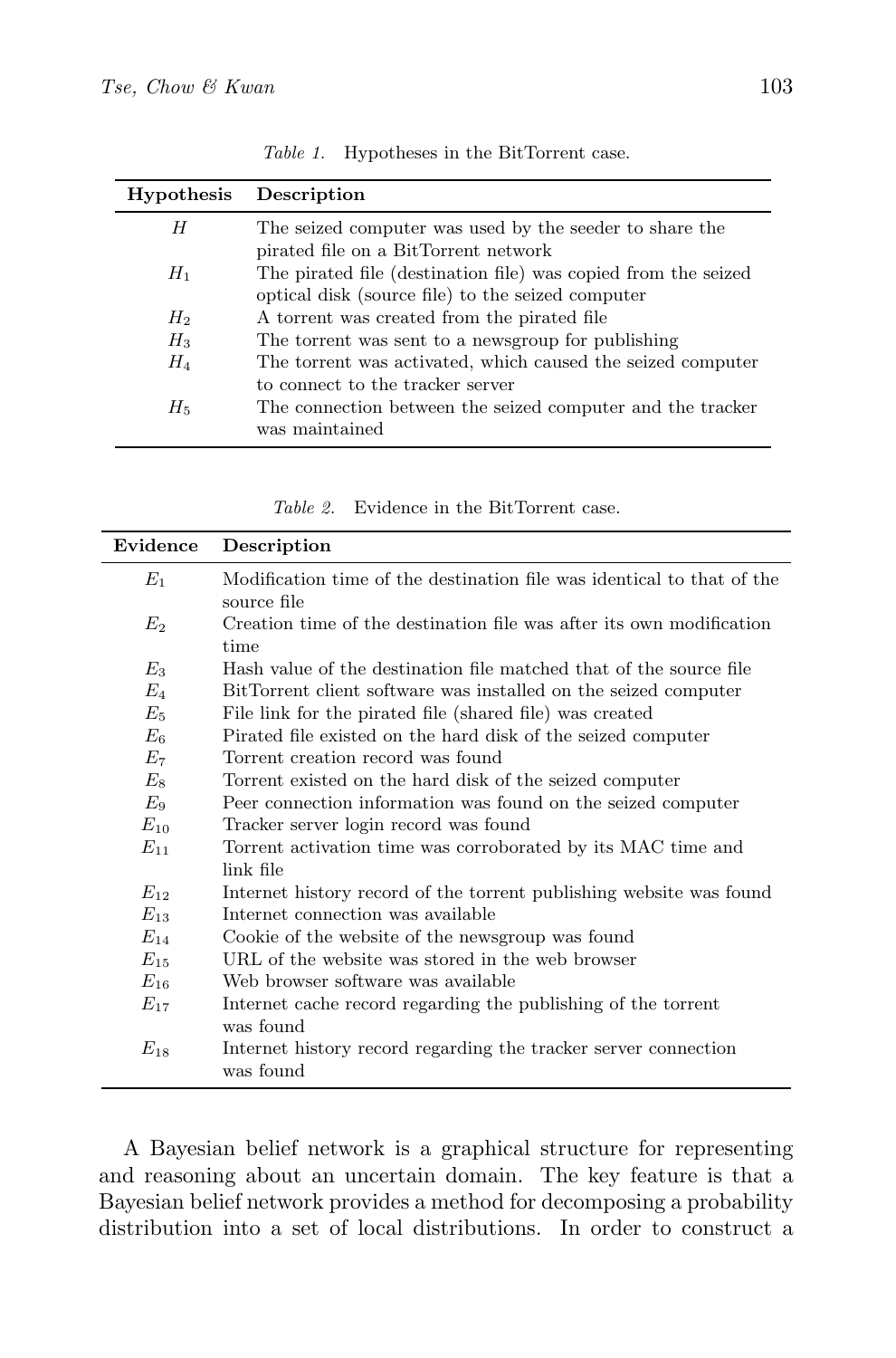Bayesian belief network, it is necessary to first specify the structure of the domain and then quantify the influences. This is why attention must be paid to the topology of a Bayesian belief network. This section describes two methods for examining the topology of a Bayesian belief network.

The nodes of a Bayesian belief network represent a set of random variables  $X = \{X_1, \ldots, X_n\}$  from the domain. A set of directed arcs connect pairs of nodes  $X_i \to X_j$ . The structure or topology of the network captures qualitative relationships between variables. Two nodes are connected by a directed arc, which expresses the "direct causal influences" between the two nodes. For example, in Figure 1,  $H_1$  denotes "The pirated file (destination file) was copied from the seized optical disk (source file) to the seized computer" while  $E_1$  denotes "Modification time of the destination file was identical to that of the source file." Since  $H_1$  is a direct cause of  $E_1$ , there is a directed arc from  $H_1$  to  $E_1$ .

A node is a parent of a child node, if there is an arc from the former to the latter. If there is a directed chain of nodes, one node is an ancestor of another if it appears earlier in the chain. A node is a descendant of another node if it appears later in the chain. For example, in Figure 1,  $H_2$  is the parent of  $E_5$ ; H is an ancestor of  $E_5$ ; and  $E_{18}$  is a descendant of H.

Since a directed arc connecting two nodes represents a direct causal influence between the two nodes, a parent denotes the direct cause of a child, and the descendants of a node represent the effects of the node.

A Bayesian belief network is a directed acyclic graph (DAG) that expresses conditional independent statements regarding its nodes. Each node is associated with a conditional distribution  $P(X_i | Parents(X_i)).$ Let  $Parents(V)$  be the set of the parents of a variable V in a DAG. Let Descendants(V) be the set of the descendants of a variable V in a DAG. Then, a DAG G is a representation of the independent statements: for all variables V in a DAG G:  $I(V, Parents(V), NonDescendants(V)),$ which means that every variable is conditionally independent of its nondescendants given its parents. In other words, given the direct causes of a variable, the belief in the variable is not influenced by any other variable, except possibly by its effects.

The resulting method, which we call Method 1, is specified as follows: **Method 1**: Given a graphical influence model, the above property can be used to examine whether or not a Bayesian belief network is constructed properly. Each node in a model is examined to check whether or not it is conditionally independent of its non-descendants given its parents.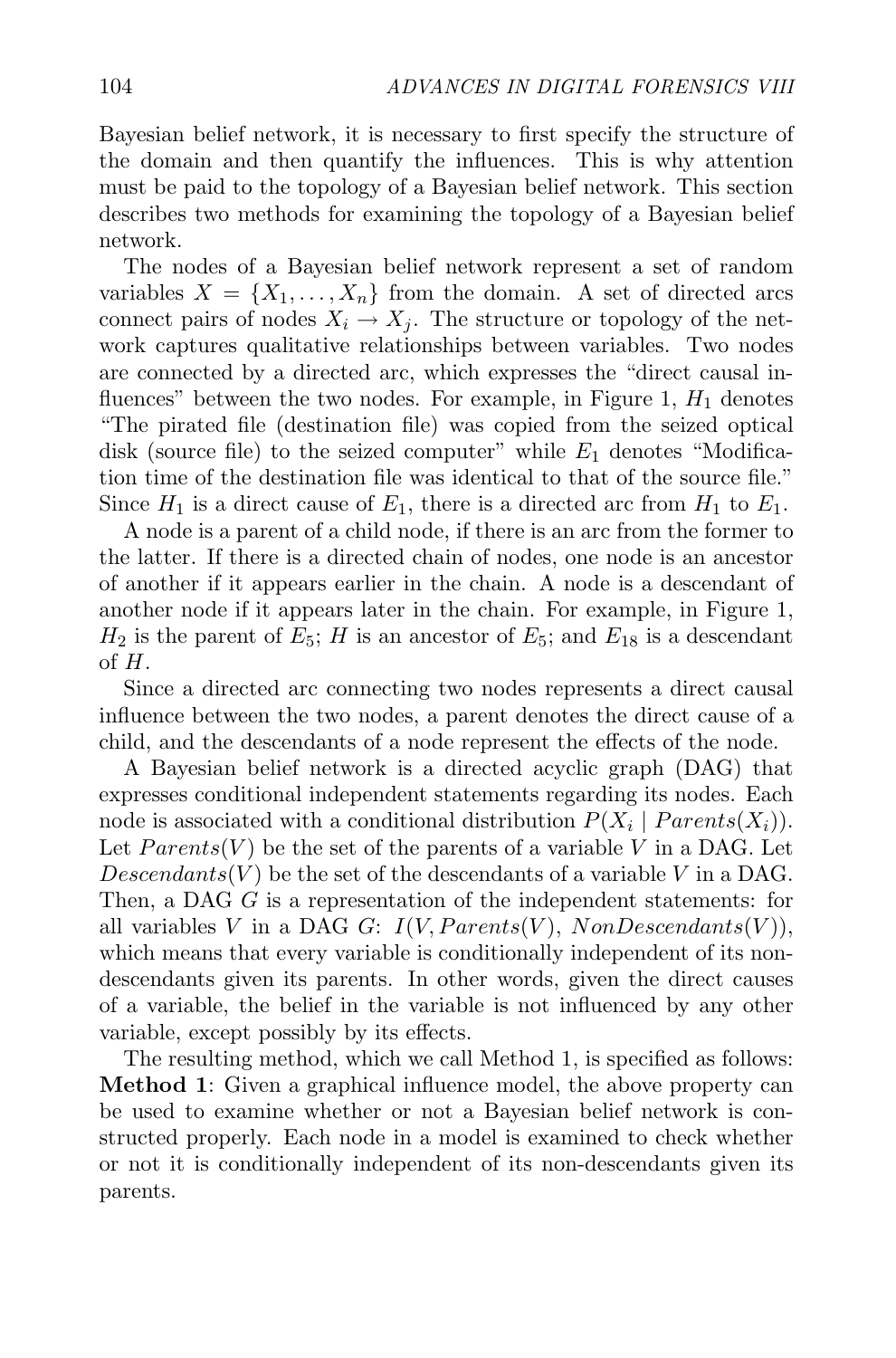**Algorithm 1**: Pearl's network construction algorithm [9].

- 1: Choose the relevant variables  $\{X_1,\ldots,X_n\}$  that describe the domain
- 2: Choose an ordering on the variables  $\{X_1,\ldots,X_n\}$
- 3: **for all**  $X_i$ ,  $i = 1..n$  **do**
- 4: Add variable  $X_i$  to the network
- 5: Add arcs to the  $X_i$  node from some minimal set of nodes already in the network,  $Parents(X_i)$ , such that the following conditional independence property holds:

$$
P(X_i|X'_1,\ldots,X'_m) = P(X_i|Parents(X_i))
$$

where  $X'_1, \ldots, X'_m$  are the variables preceding  $X_i$ 

- 6: **end for**
- 7: Define the conditional probabilities for the variables  $\{X_1, \ldots, X_n\}$

The second method, which we call Method 2, examines whether or not the topology is constructed properly. It uses Pearl's network construction algorithm (Algorithm 1) [9]. Note that Pearl's algorithm requires the user to supply an ordering on the variables.

**Method 2:** Given a graphic influence model, Pearl's algorithm is used to derive a compact network. This network is compared with the given graphic influence model.

To illustrate the methodology, we use the medical diagnosis example from the "Asia Problem," which was specified by Lauritzen and Spiegelhalter [7] and subsequently modified by Korb and Nicholson [5]. The problem involves a patient who has been suffering from Dyspnoea (shortness of breath). The patient is concerned that he has lung cancer. It is known that pollution and smoking increase the cancer risk. Lung cancer can affect the patient's breathing (Dyspnoea) and increase the chance of the patient having a positive x-ray. The preceding two sentences are referred to as "story statements."

Let A denote "Pollution," B denote "Smoking," C denote "Cancer,"  $D$  denote "X-ray," and  $E$  denote "Dyspnoea." Thus, the set of relevant variables used to construct the Bayesian belief network is:  ${A, B, C, D, E}.$ 

First, we choose the ordering  $\{A, B, C, D, E\}$ . We start with variable A as the root node and add B to the network (Figure 2(a)). According to the story statement, there is no causal relationship between  $A$  and  $B$ , i.e., they are independent of each other. There is no minimal set of nodes in the network,  $Parents(X_i)$ , such that the conditional independence property is satisfied. Therefore, no arc is added between A and B.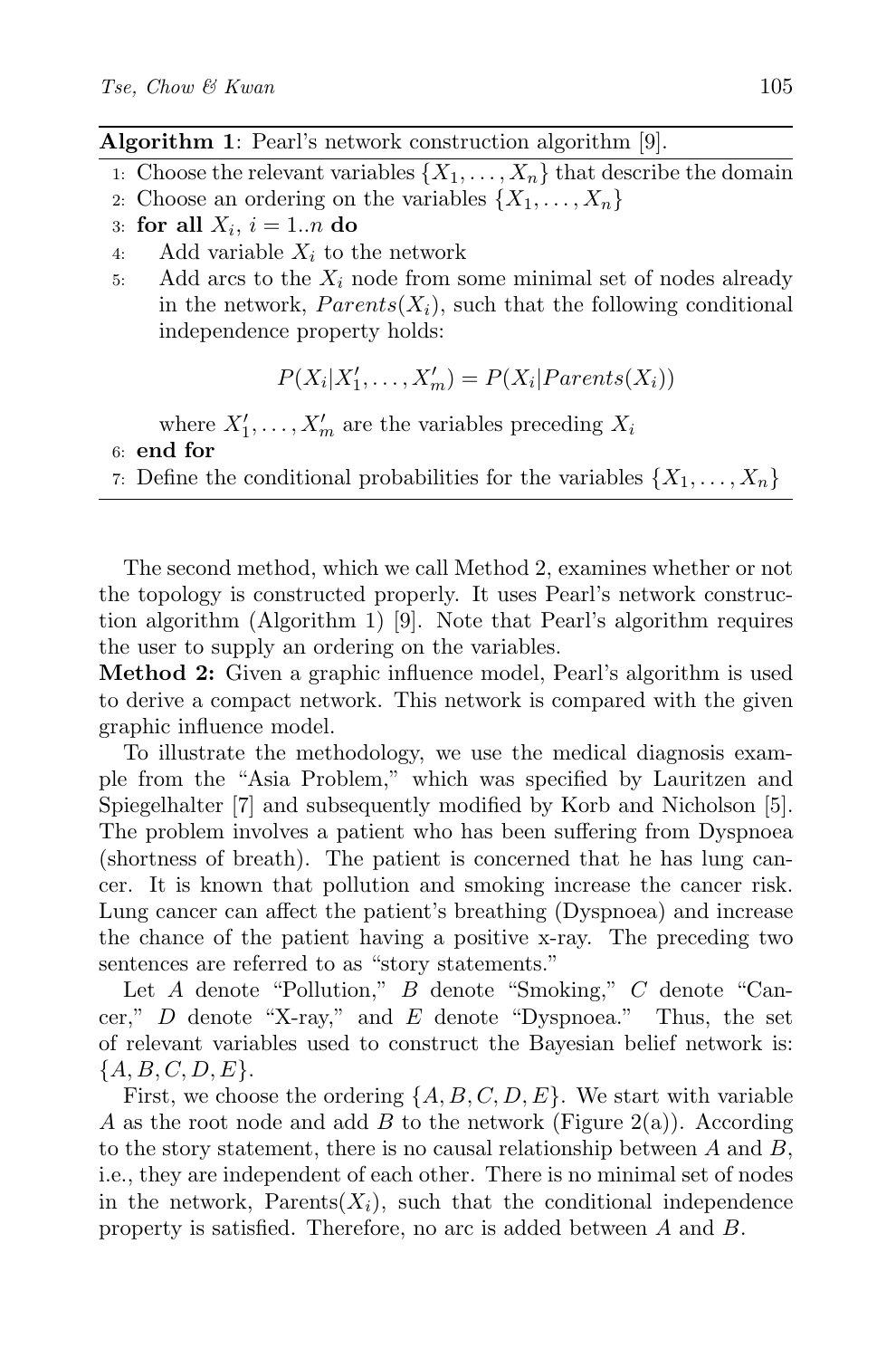

Figure 2. Networks generated by various orderings.

The next variable added to the network is  $C$ . According to the story statement, pollution  $(A)$  and smoking  $(B)$  both increase the chance of cancer  $(C)$ . The minimal set of nodes (parents) such that the conditional independence property is satisfied is  $\{A, B\}$ . Therefore, arcs are added from  $A$  to  $C$  and from  $B$  to  $C$ .

The next variable added is D. According to the story statement, cancer  $(C)$  can affect the patient's breathing (Dyspnoea)  $(E)$  and increase the chance of having a positive X-ray  $(D)$ . The minimal set of nodes is  $\{C\}$ . Therefore, an arc is added from C to D.

Finally, variable E is added. The minimal set of nodes is  $\{C\}$  and, therefore, an arc is added from  $C$  to  $E$ .

As a second example, we choose the ordering  $\{D, E, C, A, B\}$ . We start with variable  $D$  as the root node and add  $E$  to the network (Figure  $2(b)$ ).

We now ask if  $E$  is independent of  $D$ . According to the story statement, cancer  $(C)$  affects breathing  $(E)$  and increases the chance of having a positive x-ray  $(D)$ . In other words, D and E have a common cause C. If the presence of either  $D$  or  $E$  is known, this will affect the probability of the other being present. Therefore, an arc is added from D to E.

Next, variable C is added. Since cancer  $(C)$  affects breathing  $(E)$ and increases the chance of having a positive x-ray  $(D)$ , C is directly dependent on both  $D$  and  $E$ . Therefore, two arcs are added from  $D$  to  $C$  and from  $E$  to  $C$ .

Next, variable A is added. According to the story statement, pollution  $(A)$  or smoking  $(B)$  increase the chance of cancer  $(C)$ . Therefore, an arc is added from C to A.

Finally, variable B is added to the network. According to the story statement, pollution  $(A)$  or smoking  $(B)$  increase the chance of cancer  $(C)$ . Therefore, an arc is added from C to B.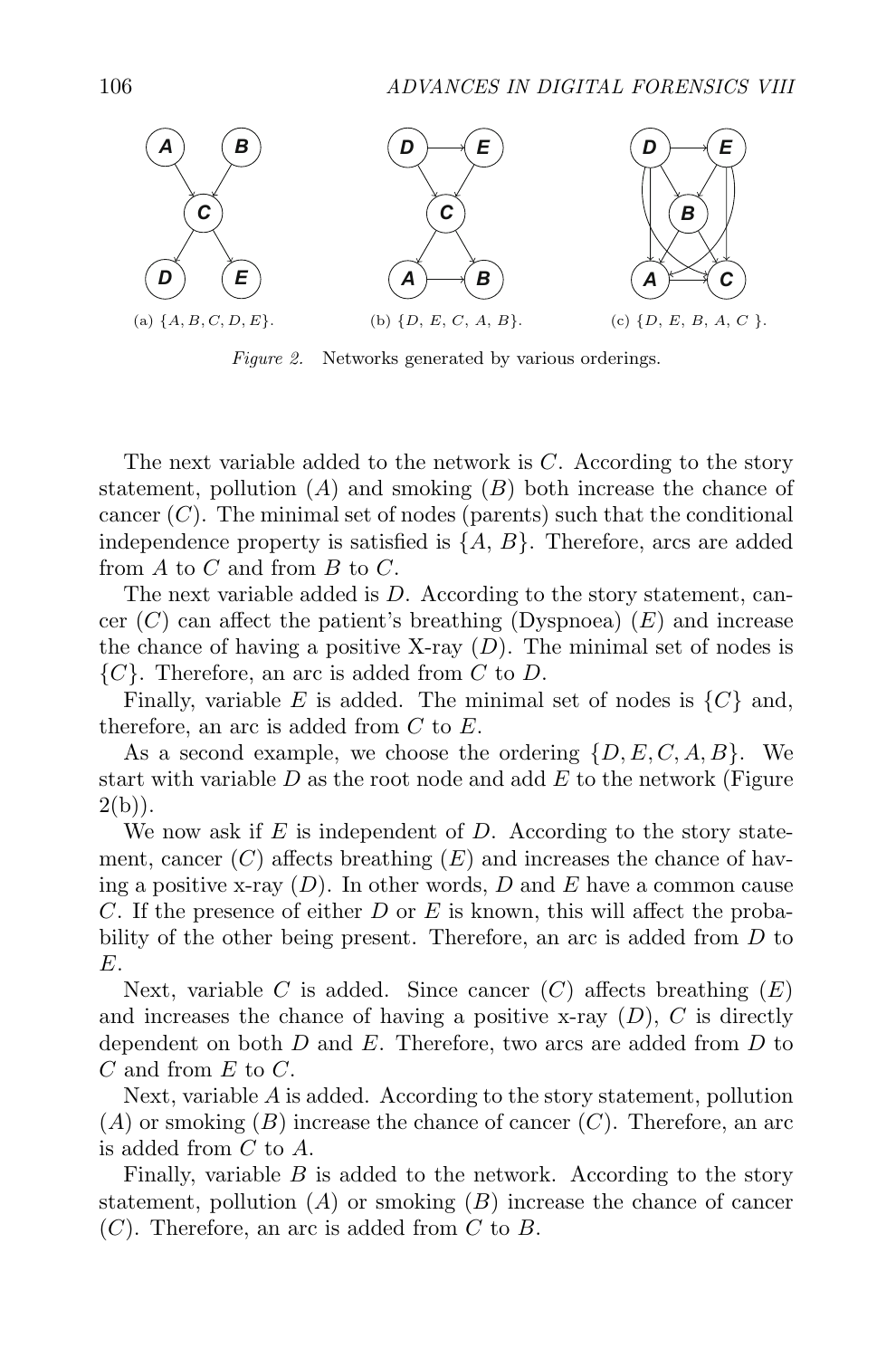At this point, we observe that C is the common cause of A and B, and that A and B are dependent. However, according to the story statement, A and B are independent. Therefore, an additional arc must be added from A to B, which makes A and B independent.

Let us now consider a third example with the ordering  $\{D, E, B, A, C\}$ . We start with variable  $D$  as the root node and add  $E$  to the network (Figure  $2(c)$ ). Following the same reasoning as in the previous example, an arc is added from D to E.

Next, we add variable  $B$  (instead of  $C$  in the preceding example). According to the story statement, pollution  $(A)$  or smoking  $(B)$  increase the chance of cancer  $(C)$ . Having cancer affects breathing  $(E)$  and the chance of having a positive x-ray  $(D)$ . Therefore, establishing the presence of  $D$  or  $E$  affects the probability of the presence of  $B$ . Thus, we add arcs from  $D$  to  $B$  and from  $E$  to  $B$ .

Next, we add variable A. According to the story statements, pollution  $(A)$  or smoking  $(B)$  increase the chance of cancer  $(C)$ . Having cancer  $(C)$  affects breathing  $(E)$  and the chance of having a positive x-ray  $(D)$ . Therefore, we add two arcs from D to A and from E to A.

At this point, we observe in the resulting network that  $D$  is the common cause of A and B, while E is the common cause of A and B; this implies that  $A$  and  $B$  are dependent. Since  $A$  and  $B$  are independent according to the story statement, an additional arc is added from B to A to make A and B independent.

Next, we add variable  $C$ . Using the same reasoning as above in relation to A, we finally obtain the network in Figure  $2(c)$ .

The three examples demonstrate that different node orderings can result in different network structures. Intuitively, it is desirable to build the most compact network possible. Korb and Nicholson [5] provide three reasons for constructing compact networks. First, the more compact the network, the fewer the probability values that require to be specified (probability updates are more efficient from the computational point of view). Second, an overly dense network may not represent independence in an explicit manner. Third, an overly dense network may fail to represent the causal dependencies in the domain.

According to Pearl [9], if the ordering of variables reflects causal reasoning, then the algorithm arrives at the most compact network possible, which enables easier assessments of the probability distributions. Of the three examples discussed above, only the first ordering  $\{A, B, C, D, E\}$  is consistent with cause and effect. Since the orderings in the second and third examples are not consistent with cause and effect, the resulting Bayesian belief networks are not compact.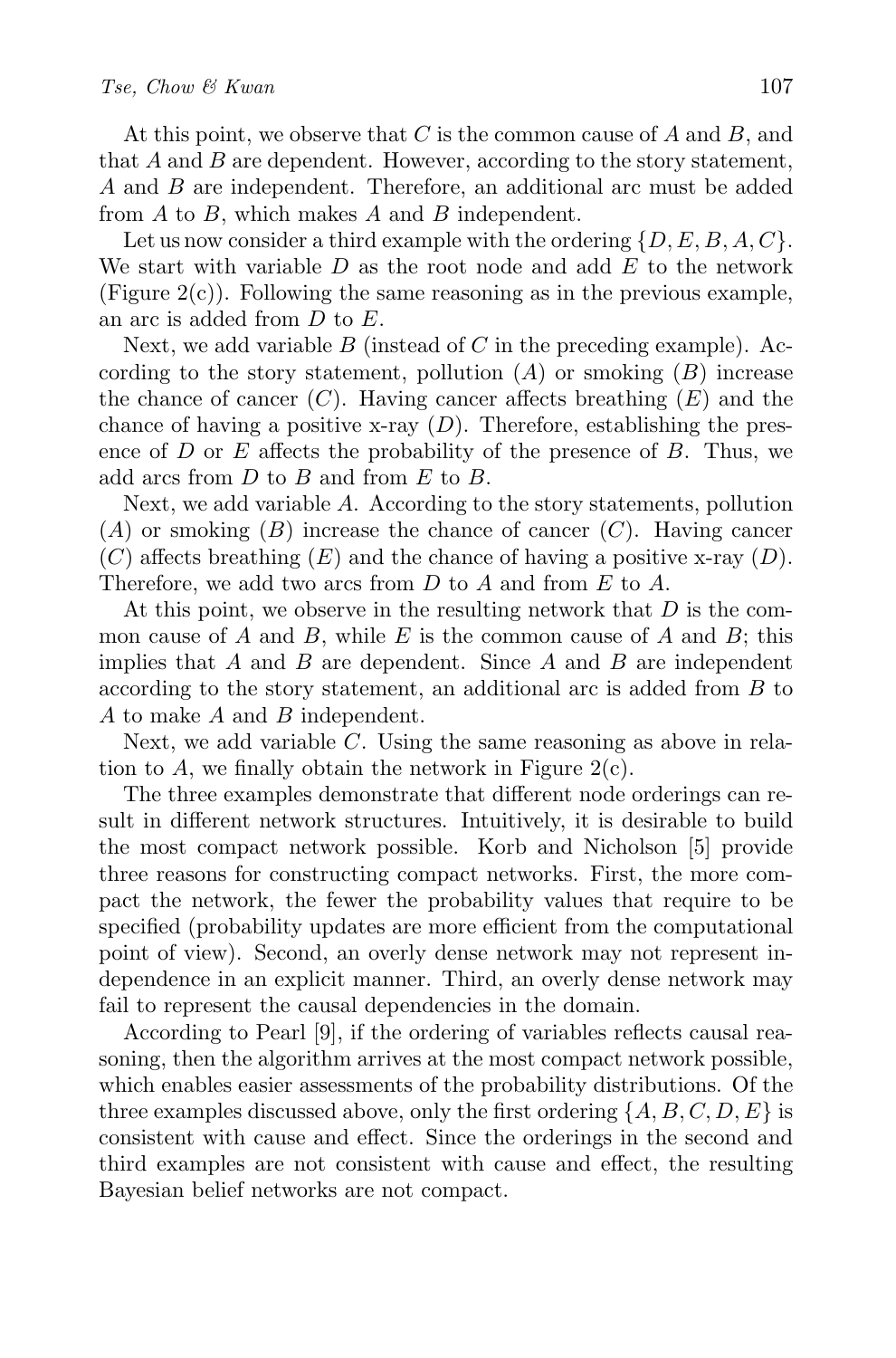#### **5. BitTorrent Model Revisited**

We apply the two methods discussed in the previous section to the model in Figure 1. Since there are 24 nodes in the model, there are 24 conditional independence statements. The following conditional independence statements correspond to the five nodes,  $H$ ,  $H_1$ ,  $H_2$ ,  $E_1$  and  $E_8$ :

- $I(H, \emptyset, \emptyset)$
- $I(H_1, H, \{H_2, \ldots, H_5, E_4, \ldots, E_{18}\})$
- $I(H_2, H, \{H_1, H_3, \ldots, H_5, E_1, \ldots, E_3, E_9, \ldots, E_{18}\})$
- $I(E_1, H_1, \{E_2, E_3, H_2, H_3, \ldots, H_5, E_4, \ldots, E_{18}\})$
- $I(E_4, \{H_2, H_3\}, \{H, H_1, H_3, \ldots, H_5, E_1, \ldots, E_3, E_5, \ldots, E_{18}\})$

We use the last independence statement regarding  $E_4$  to analyze the topology of the DAG in Figure 1. First, we ask if it is true that given  $H_2, H_3$  (i.e., parent of  $E_4$ ), our belief in  $E_4$  would be conditionally independent of its non-descendants. In order to answer this, we look for non-descendants that may affect  $E_4$ . If one is found, then the topology regarding  $E_4$  in Figure 1 does not satisfy the requirement of  $I(V,$  $Parents(V), NonDescendants(V)).$ 

Next, we create the Bayesian belief network using Pearl's algorithm. To simplify the problem, we discard H and use the set of variables  $\{H_i,$  $E_1, \ldots, E_{18}$ .

Upon applying the algorithm, we discover that  $H_3$  should not be the parent of  $E_4$ . Also,  $H_4$  should be the parent of  $E_{11}$ .

In other words, "The torrent was sent to a newsgroup for publishing"  $(H_3)$  does not directly cause "BitTorrent client software was installed on the seized computer"  $(E_4)$ . Therefore, the arc between them in Figure 1 should be removed. Also, "The torrent was activated which caused the seized computer to connect to the tracker server"  $(H_4)$  directly causes "Torrent activation time was corroborated by its MAC time and link file"  $(E_{11})$ . Therefore, an arc is created to connect the cause  $(H_4)$  to the effect  $(E_{11})$ .

We reconstruct the Bayesian belief network using the variables in [6]. The new Bayesian network is shown in Figure 3.

Figure 4 shows the results obtained when all the evidence in the new model is set to 100% "Yes." In particular, we obtain 97.67% "Yes" for  $H_1$ ; 99.64% "Yes" for  $H_2$ ; 99.86% "Yes" for  $H_3$ ; 98.94% "Yes" for  $H_4$ ; and 98.48% "Yes" for  $H_5$ . On the other hand, if all the evidence is set to 100% "Yes" in the original model, the corresponding results are 99.7%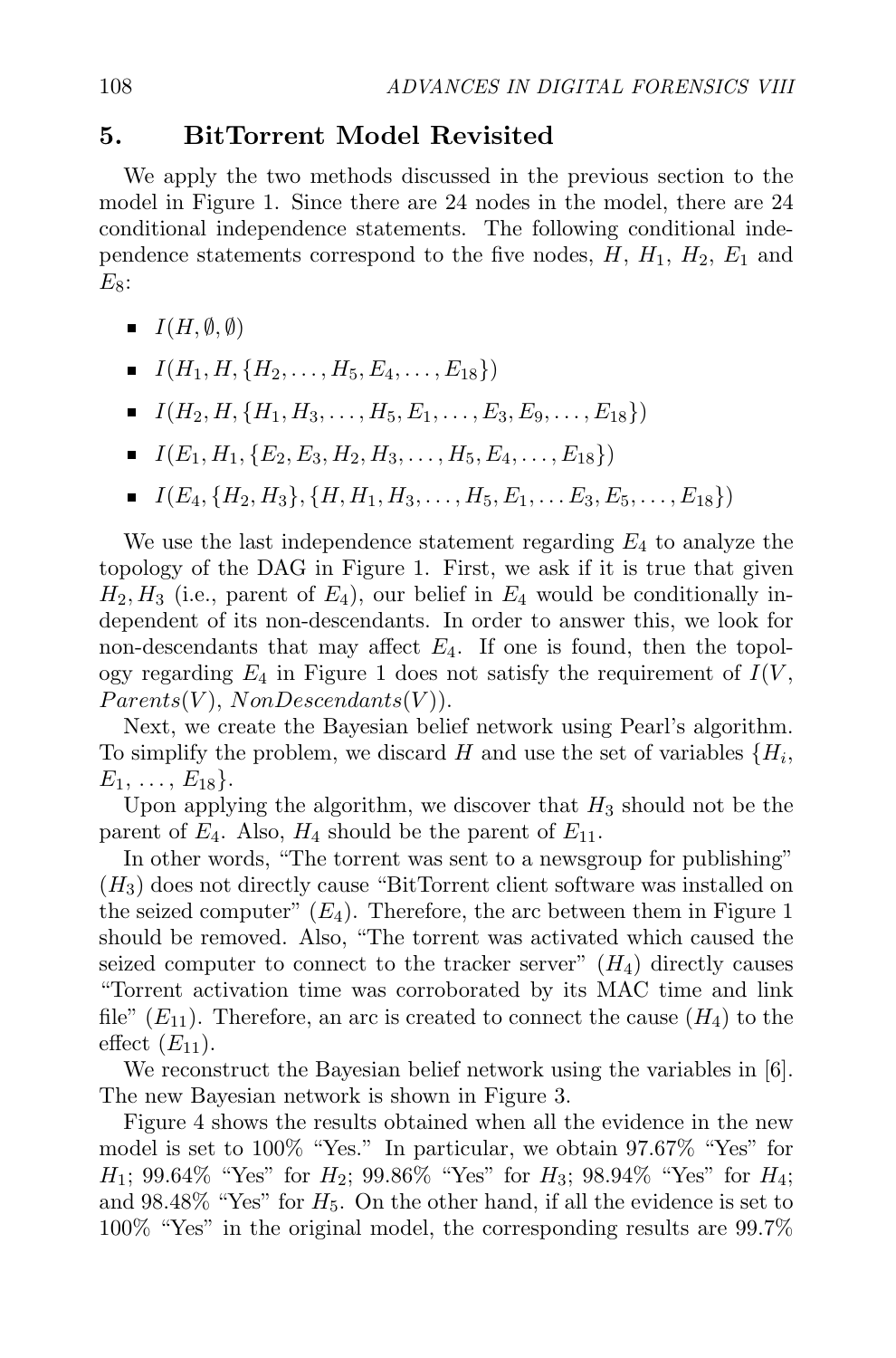

Figure 3. Revised Bayesian network for the BitTorrent case.

"Yes" for  $H_1$ ; 99.9% "Yes" for  $H_2$ ; 99.9% "Yes" for  $H_3$ ; 99.8% "Yes" for  $H_4$ ; and 94.1% "Yes" for  $H_5$ .

Figure 5 shows the results obtained with the new model when there is no evidence of  $E_8$  and  $E_{10}$ . In particular, we obtain 97.67% "Yes" for  $H_1$ ; 96.91% "Yes" for  $H_2$ ; 99.85% "Yes" for  $H_3$ ; 83.68% "Yes" for  $H_4$ ; and  $98.44\%$  "Yes" for  $H_5$ . On the other hand, if there is no evidence of  $E_8$  and  $E_{10}$  in the original model, the corresponding results are 92.7% "Yes" for  $H_1$ ; 99.7% "Yes" for  $H_2$ ; 98.3% "Yes" for  $H_3$ ; 99.8% "Yes" for  $H_4$ ; and 94.1\% "Yes" for  $H_5$ .

The drop for  $H_4$  from 99.8% "Yes" in the original model to 83.68% "Yes" in the new model is significant. The drop, which is due to the change in the network topology, does not necessarily imply that the new model is more sensitive. Nevertheless, the two methods help create better models that depict direct causation and help visualize the relationships between various hypotheses and pieces of evidence in a complex legal argument. In the case of a large network, the two methods provide systematic approaches by which an investigator may establish, demonstrate and negate challenges to the reliability of findings based on the digital evidence.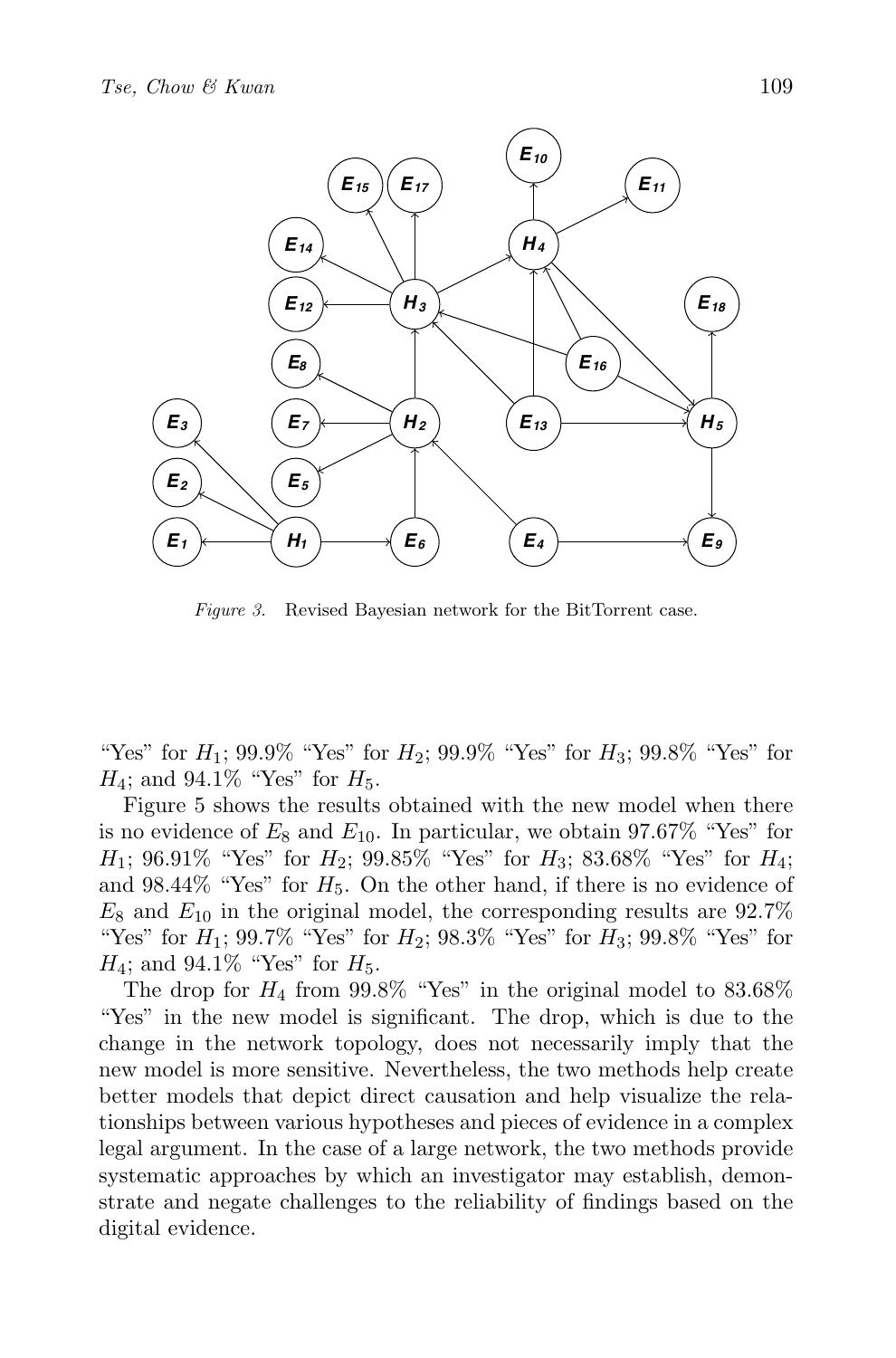110 ADVANCES IN DIGITAL FORENSICS VIII



Figure 4. All evidence set to 100% "Yes."

#### **6. Conclusions**

The two methods presented for analyzing Bayesian belief network topologies enable investigators to systematically construct, demonstrate and challenge Bayesian belief networks, thereby providing a powerful framework for reasoning about digital evidence. The methods are im-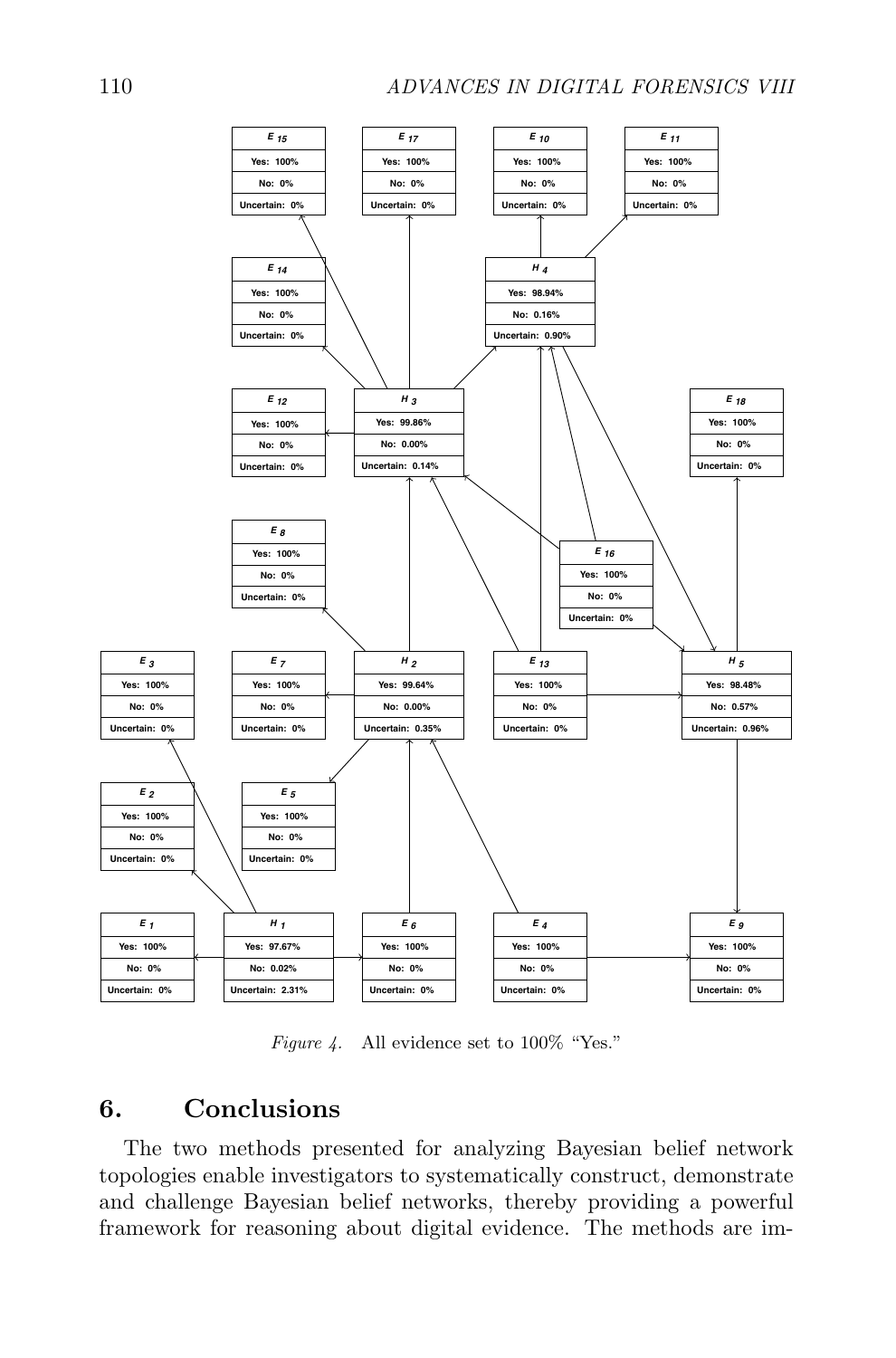

Figure 5. Evidence  $E_8$  and  $E_{10}$  set to 100% "No."

portant because if any reasoning based on a Bayesian belief network is presented in court, it will be required to demonstrate that the method used to create the network is robust, reliable and follows an established protocol. In particular, since subjectivity is involved in constructing a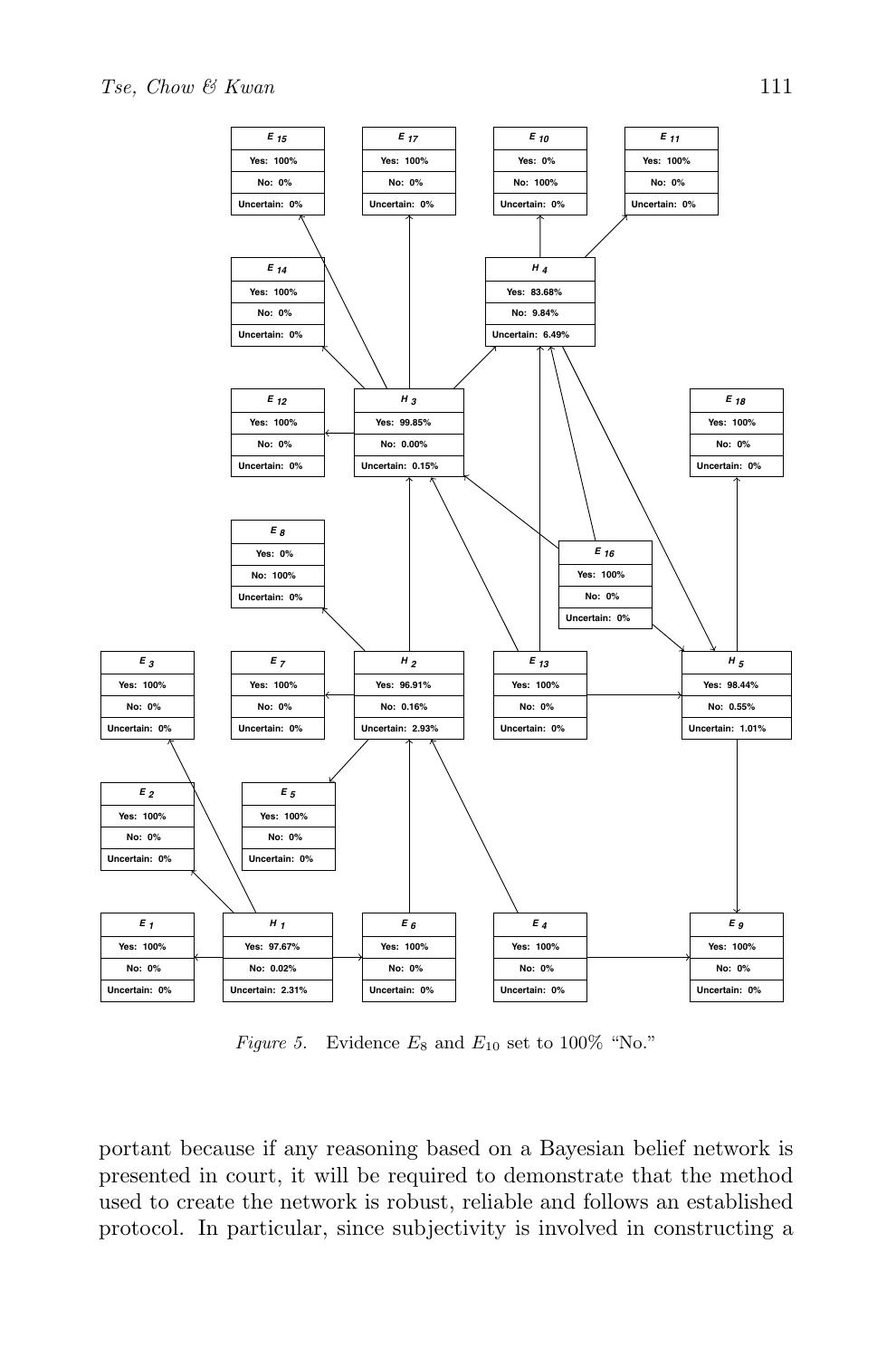Bayesian belief network, there should be adequate justification for the choices made in network construction.

Method 1 described in this paper ensures that the nodes in a Bayesian belief network satisfy the key requirement that every variable is conditionally independent of its non-descendants given its parents. In other words, given the direct causes of a variable, the belief in a variable is not influenced by any other variable, except possibly by its effects. Method 2 uses Pearl's algorithm to ensure that a Bayesian belief network is constructed properly. Specifically, it guarantees the generation of the most compact network if the ordering on the variables reflects causal reasoning. Moreover, the method can be used to verify and explore the relationships existing between network nodes.

Cohen [1] has stated that the science of digital forensic examination is in its infancy. For the science to become more mature, important questions such as "What makes a digital evidence reasoning model appropriate?" should be asked and answered. Our work on analyzing Bayesian belief network topologies is a first step in this direction with regard to Bayesian models for legal reasoning. Our future research will explore other issues such as model refinement, probability adjustment, irrelevant factor elimination, latent factor addition and causal relationship adjustment.

#### **References**

- [1] F. Cohen, Two models of digital forensic examination, Proceedings of the Fourth IEEE International Workshop on Systematic Approaches to Digital Forensic Engineering, pp. 42–53, 2009.
- [2] O. de Vel, N. Liu, T. Caelli and T. Caetano, An embedded Bayesian network hidden Markov model for digital forensics, Proceedings of the IEEE International Conference on Intelligence and Security Informatics, pp. 459–465, 2006.
- [3] Hong Kong Special Administrative Region High Court, Probation Action Judgment, Wang Din Shin v. Nina Kung alias Nina T. H. Wang, HCPA No. 8 of 1999 (Chapter 20, paragraphs 1– 8), Hong Kong, China (legalref.judiciary.gov.hk/doc/judg/ word/vetted/other/en/1999/HCAP000008A\_1999.doc), 1999.
- [4] J. Keppens, Q. Shen and B. Schafer, Probabilistic abductive computation of evidence collection strategies in crime investigation, Proceedings of the Tenth International Conference on Artificial Intelligence and Law, pp. 215–224, 2005.
- [5] K. Korb and A. Nicholson, Bayesian Artificial Intelligence, Chapman and Hall/CRC, Boca Raton, Florida, 2011.